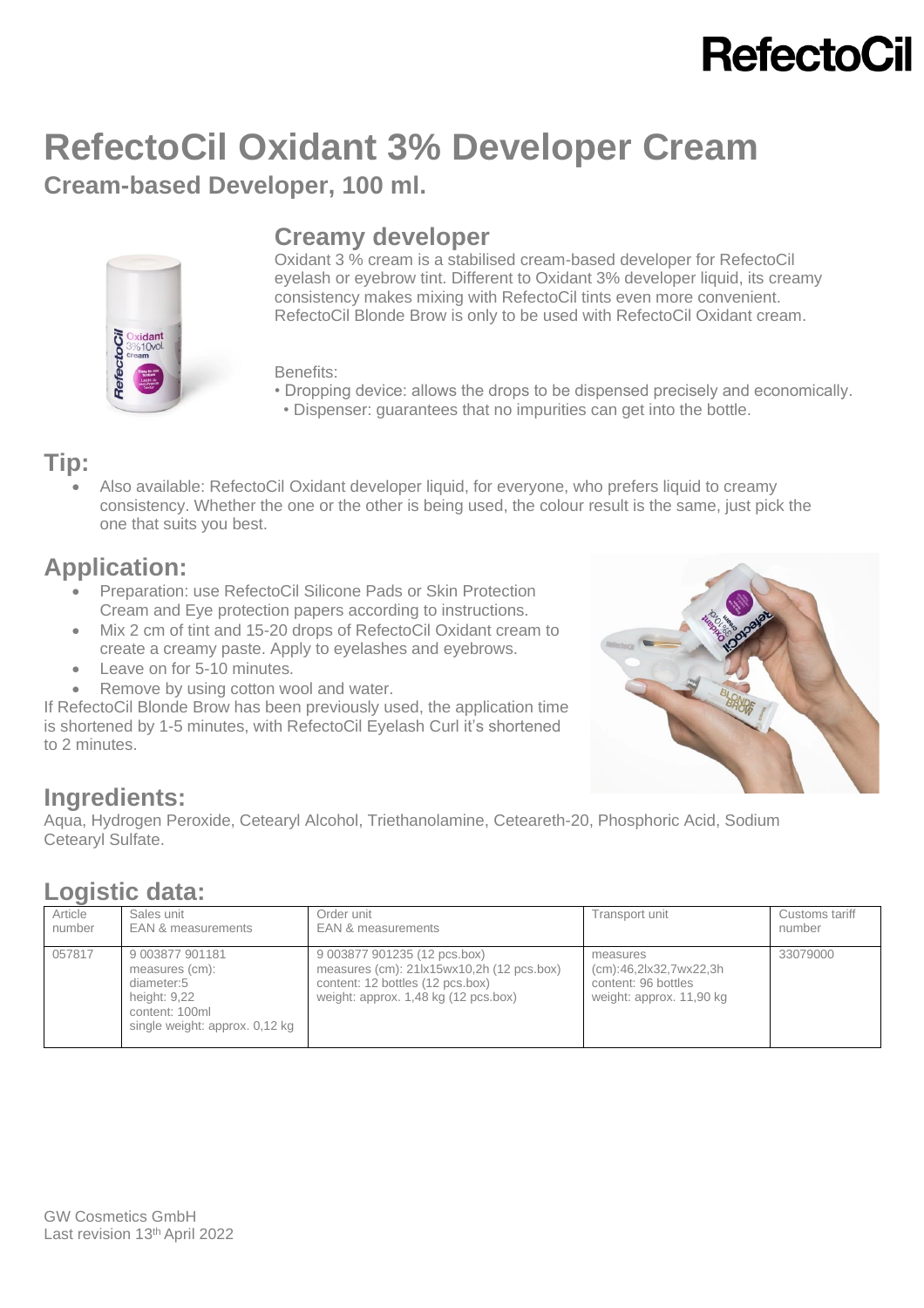# **RefectoCil**

## **Product information:**

| Product description:             | Formula code: KO 0002.<br>3 % Hydrogen peroxide in a stabilized emulsion, filled in<br>100 ml plastic bottles. |
|----------------------------------|----------------------------------------------------------------------------------------------------------------|
|                                  | Vegan                                                                                                          |
| Stability data:                  | Marked with $\leq 12$ M                                                                                        |
|                                  | Minimum durability after first opening: 12 months                                                              |
| Where to be found:               | <b>Bottle</b>                                                                                                  |
| Batch code:                      | Base of bottle                                                                                                 |
| Certifications:                  | Grüner Punkt                                                                                                   |
| Storage conditions:              | Store cool and protected from light. Close bottle immediately                                                  |
|                                  | after use.                                                                                                     |
| Particular precautions according | • Wear suitable gloves                                                                                         |
| <b>EU Cosmetics Regulation:</b>  | • Contains hydrogen peroxide                                                                                   |
|                                  | • Avoid contact with eyes                                                                                      |
|                                  | • Rinse eyes immediately if product comes in contact with                                                      |
|                                  | them                                                                                                           |
| <b>Disclaimer</b>                | For cosmetic products no Safety Data Sheets (MSDS) are                                                         |
|                                  | required by European (EC) law.                                                                                 |
|                                  | This document is not a Safety Data Sheet (MSDS) in the                                                         |
|                                  | sense of European (EC) chemicals legislation. It is given                                                      |
|                                  | voluntarily and only for information of customers.                                                             |
|                                  | We will take no liability for any consequences of improper use                                                 |
|                                  | or misuse of our products.                                                                                     |